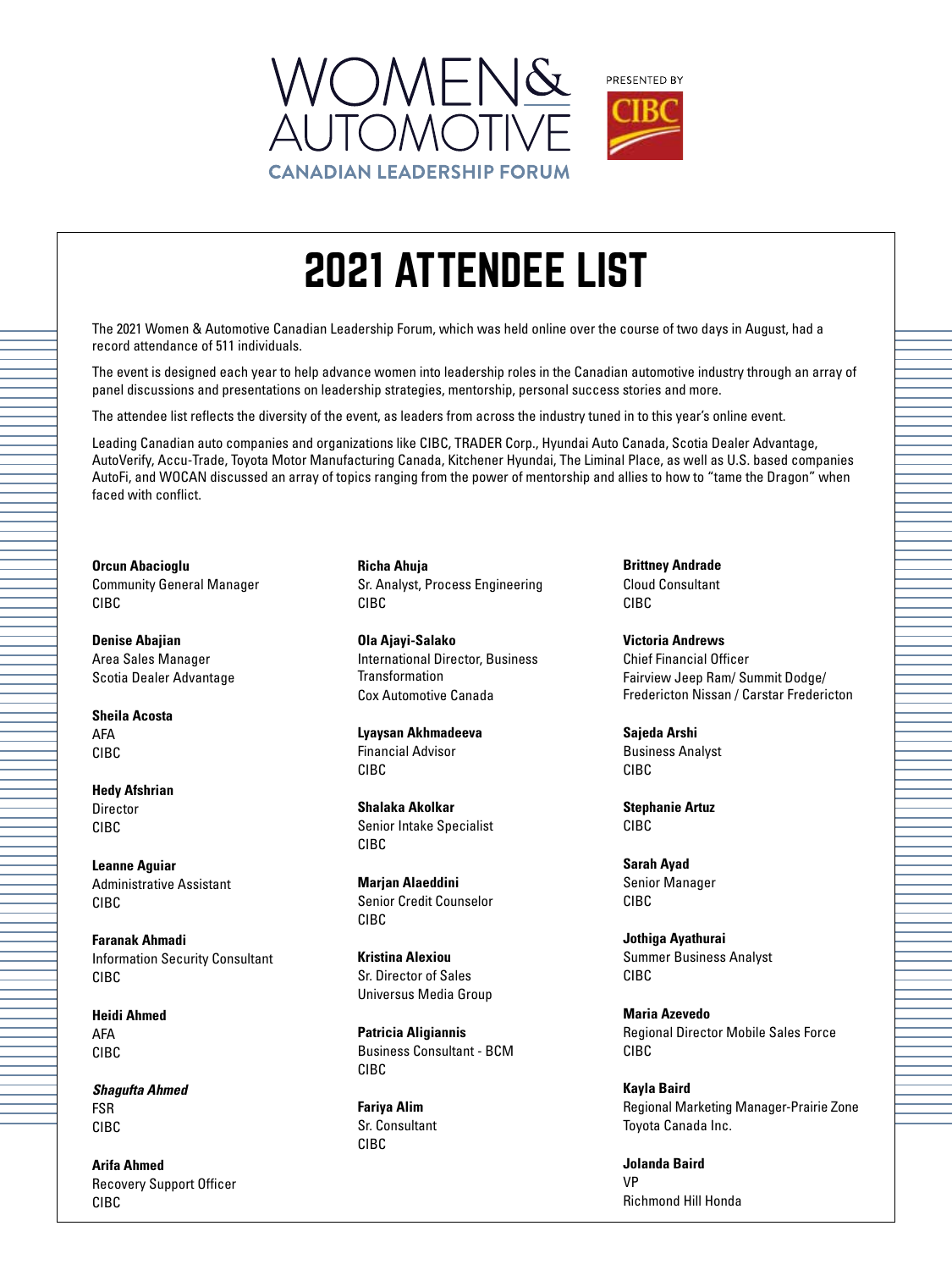



**Sabrina-Christina Berbari** Analyst CIBC

**Tracy Best** SVP - Mobile Advice CIBC

**Mandip Bhatia** Team Leader CIBC

**Dipti Bhavsar** Analyst CIBC

**Natalie Biderman** Managing Counsel, Legal Dept. CIBC

**Kaitlin Biggs** Manager CIBC

**Kayona Birch** Leader and Employee Development CIBC

**Manisha Biswas** CIBC

**Sarah Blair** Sr. Hr Business Partner CIBC

**Marina Boldyreva** Director, Data & Analytics CIBC

**Yanna Bonder** Financial Services Associate CIBC

**Yanna Bonder** Financial Services Associate CIBC

**Juliana Borba** Client Associate CIBC

**Pia Boren** Territory Sales Manager EBlock

**Anton Boukarenko** Sr. Consultant, Business Effectiveness CIBC

**Kalli Boutkan** CIBC

**Margaret Bouzounierakis** Sr. Consultant, Fraud Strategy, Enterprise Fraud Management CIBC

**Lydia Bowser** Senior HR Manager Hyundai Auto Canada Corp.

**Sasha Bozinovski** Account Manager

**Darren Brown** Dealer Partner CIBC

**Erin Buchanan** General Manager, Manufacturing – North Plant Toyota Motor Manufacturing Canada

**Maria Bucheli** Business Delivery Lead CIBC

**Denise Bumbacco** Remarketing Consultant Element Fleet Management Inc. (Canada)

**Charlotte Burdett** Business Consultant CIBC

**Shallu Bajwa** FA CIBC

**Sharron Bakshi** Relationship Manager CIBC

**Aarti Balaiya Naidu** Senior AML Investigator CIBC

**Renuka Balkaran** Executive Assistant Hyundai Auto Canada Corp.

**Ayna Banakh** Project Director CIBC

**Nidhi Bansal** Application Consultant CIBC

**Linda Barbieri** Senior Program Manager CIBC

**Shayla Barker Klaczko** FAB CIBC

**Marley Begg** Director of Sales & Strategy General Bank of Canada

**Maral Behroozahmadian** Sr. Analyst Lending Due Diligence CIBC

**Maria Bencheikh** FSR CIBC

**Stacey Bento** Business Consultant CIBC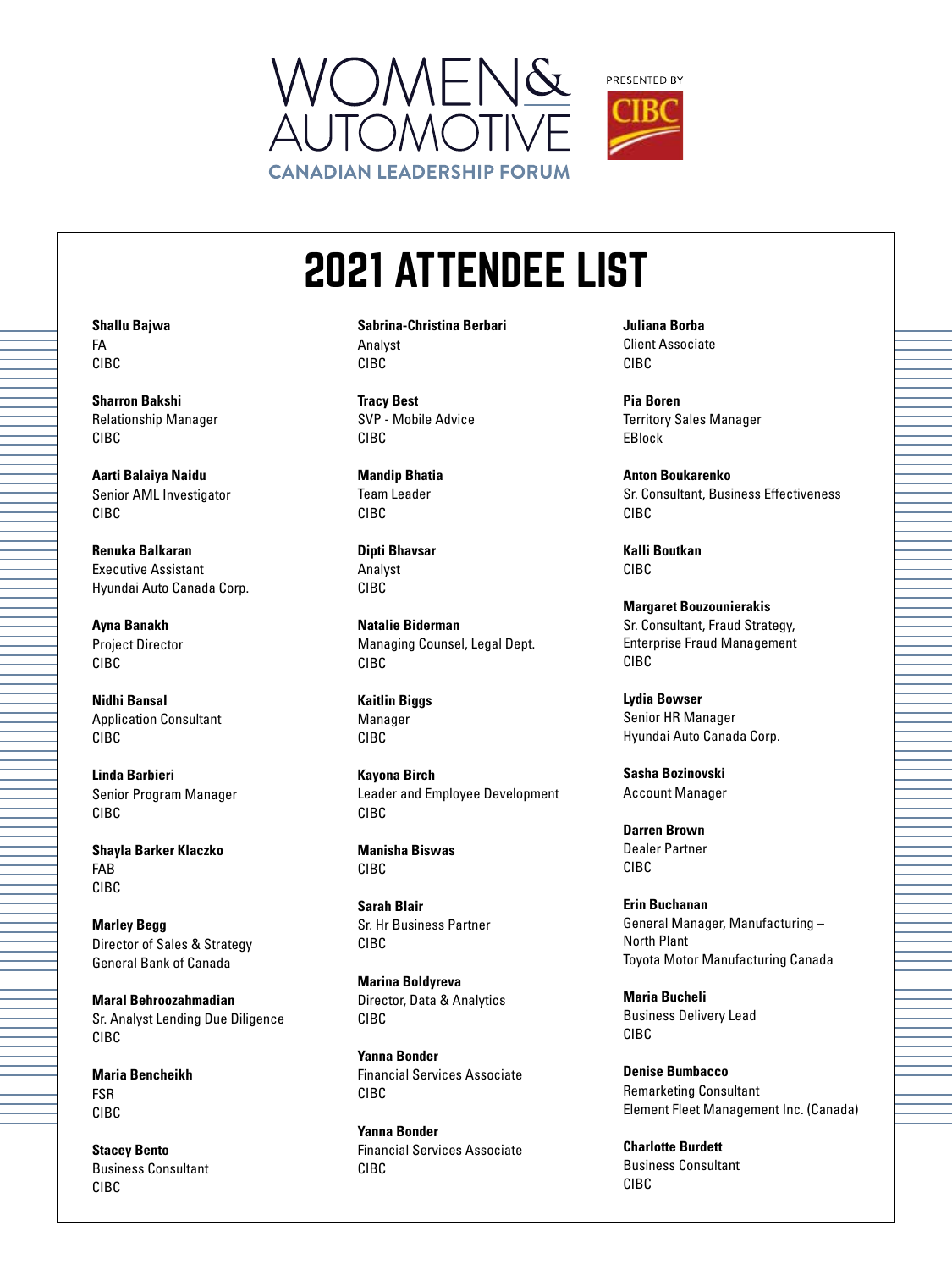



**Shamala Chedde** Senior Data Analyst CIBC

**Yaorui Chen** Financial Advisor CIBC

**Michael Chen** Regional Sales Manager Scotia Dealer Advantage

**Nan Chen** Sr. Escalation Officer CIBC

**Jenny Chen** Financial Advisor CIBC

**David Cheung** Senior Consultant CIBC

**Sujata Chindarkar** Data Analyst CIBC

**Nadira Chonoolal** Senior Manager CIBC

**Aparna Chugh** Sr. Data Scientist CIBC

**Julie Cloutier** Administrative Assistant Hyundai Auto Canada Corp.

**Lorena Coelho** Community General Manager CIBC

**Amanda Collins** Analyst CIBC

**Anca Constantinoiu** Sr. Financial Analyst CIBC

**Shanine Cook** Training Specialist EBlock

**Lisa Corish** Associate Managing Director - Regulatory Reporting CIBC

**Cristina Corrente** Team Leader LSCC CIBC

**Julie Cram** CIBC

**Allison Cronkwright** Private Banking Associate CIBC

**Chelsea Cruickshank** Consultant, Corporate Events CIBC

**Sandra Cullen** Financial Planning Consultant CIBC

**Elizabeth Cummings** Head of US TI&I CIBC

**Izzy Cyr** Consultant, National Parts Support Centre – Team Lead Toyota Canada

**Amanda Daley** Sr.Manager, Inclusion & Diversity CIBC

**Audrey Burke** Senior Manager CIBC

**Lanna Butler** Director, Learning Advisory CIBC

**Sharon Cameron** Director CIBC

**Danielle Campbell** Regional Sales Manager, Western Canada CIBC

**Pamela Cano** Manager CIBC

**Maveleigh Carelse** Senior Consultant, Sales & Business Effectiveness, Mobile Mortgage Advisor Channel CIBC

**Ana Carreira** Director, Facilities Management CIBC

**Lana Catalano** CIBC

**Christine Chan** Consultant, Analytics CIBC

**Michelle Chan** Sr Mgr. National Business Development CIBC

**Nivie Chauhan** Director Distribution Strategy Operating Model CIBC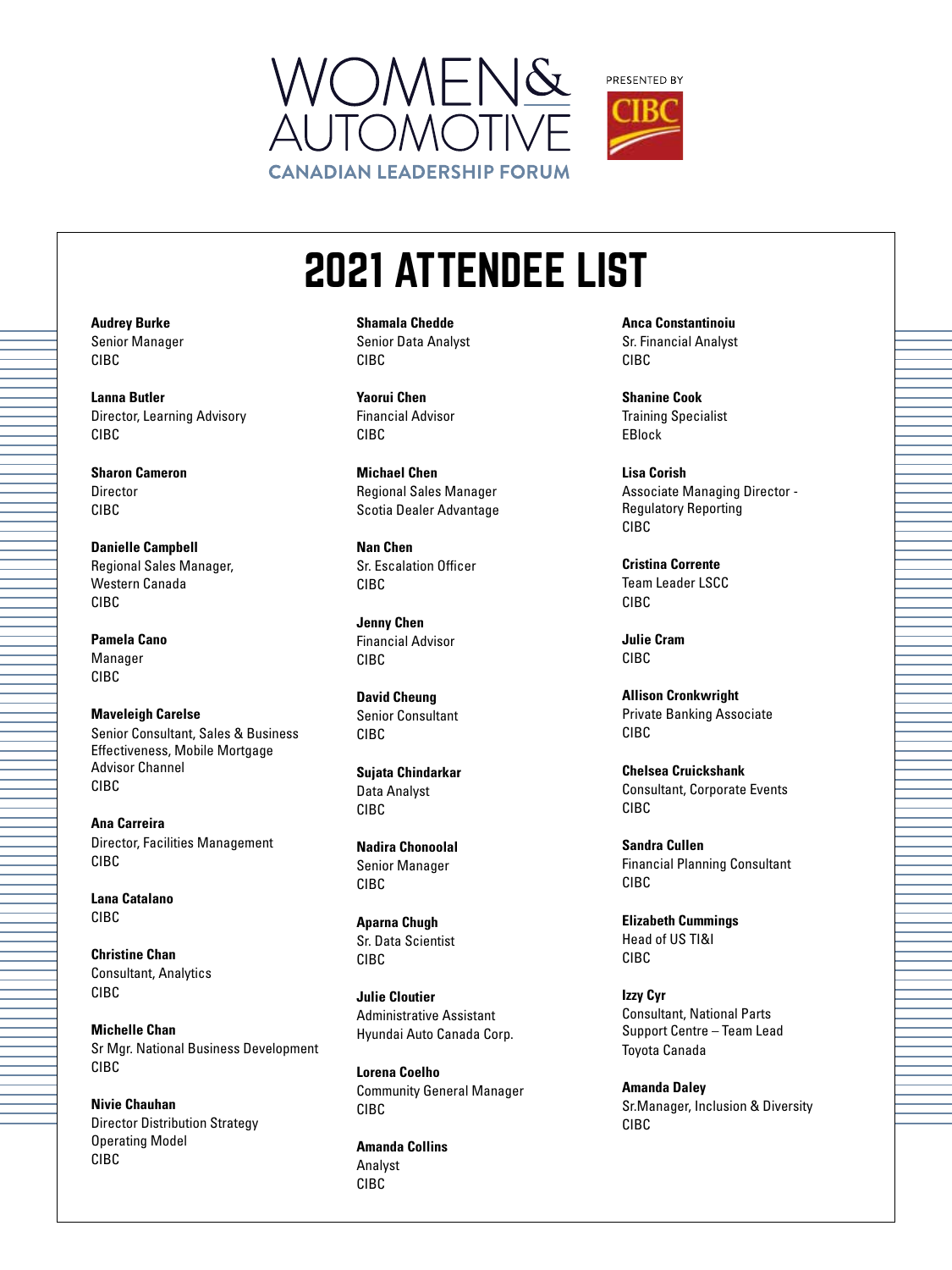



**Nancy Diab** Senior Product Consultant CIBC

**Susan Dias** GPM CIBC

**Cheryl Dias** Sr. Program Manager CIBC

**Lisa Diclemente** Director, Sales Capability CIBC

**Tiffany Ding** Sr. Manager TRADER Corporation

**Annamaria D'Orsa BCL** CIBC

**Mida Douglas** Director, Subsidiary Governance CIBC

**Ivy Du** Developer CIBC

**Yuying (Mindy) Du** Senior Manager CIBC

**Amber Dubois** Banking Centre Leader CIBC

**Tetyana Dudnyk** Director, Contact Center Technology PMO CIBC

**Catalina Dumitrache** Sr. Manager CIBC

**Krysta Dupuis** General Manager Southview Acura

**Margaret Durant** Senior Supervisor CIBC

**Christina Dykeman** Director Project Manager CIBC

**Debbie Edwards** Branch Manager CIBC

**Arzie Elmazi** Dealer Development EBlock arzie@eblock.ca

**Diana Escano** AML Analyst CIBC

**Mary Esplen** People & Culture Manager The Humberview Group

**Richard Evans** Chief Product Officer CIBC

**Janelle Ewasko** Market VP, Commercial Banking CIBC

**Kelly Fabian** Managing Director of Financial Reporting CIBC

**Jenna D'Andrea** HR Generalist Hyundai Auto Canada

**Rashna Daruwalla** Coordinator CIBC

**Stacey Davis** AFA CIBC

**Elisa De Franco** Area Sales Manager Scotia Dealer Advantage

**Melissa Dela Cruz** Business Advisor CIBC

**Mia Delaat** Director CIBC

**Erin Delisle** FPA CIBC

**Karen Dembo** Regional Director CIBC

**Rachel Demesa** Senior Manager CIBC

**Julie Desjardins** Territory Manager EBlock

**Jodie Devarkaonda** Mobile Investment Consultant CIBC

**John Di Raddo** CMG CIBC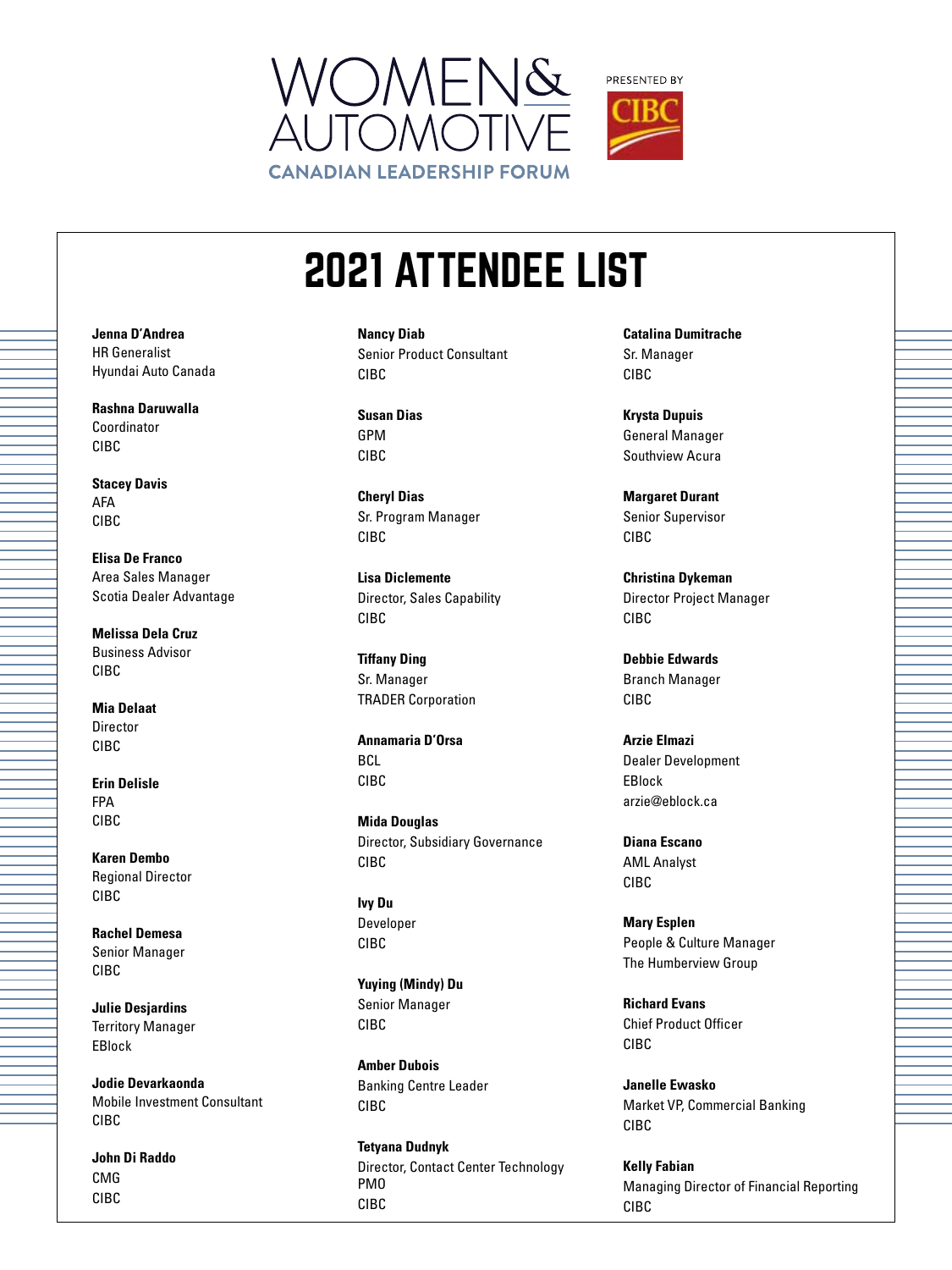



**Lynn Galitzin** Remarketing Manager Element Fleet Management Inc.

**Carmela Gallo** CGM CIBC

**Marina Gandel** Senior Manager, Bi Development CIBC

**Milena Gantchovska** Manager CIBC

**Jennifer Garcia** Compliance Specialist CIBC jennifer.vernongarcia@cibc.com

**Gwen Gareau** President iA Auto Finance gwen.gareau@ia.ca

**Maltee Garraway** Mobile Mortgage Advisor CIBC

**Hemali Gawde** Analyst Underwriting CIBC

**Petrina Gentile** Automotive Journalist The Globe and Mail and CTV

**Lauren Gershman** VP Product Software TRADER Corporation

**Cindy Gervais** Regional Sales Manager EBlock

**Dipsikha Ghose Dastider** Analyst CIBC

**Courtney Gibson** Client Advisory CIBC

**Kathy Gilbert** Sr. Director Minority Dealer & Women Retail CDK

**Megha Goel** Sr. Analyst CIBC

**Yana Golovaneva** Sr. Consultant, Infrastructure Management CIBC

**Kathrine Joy Gonzales** Client Care Coordinator CIBC

**Robyn Goodfellow** Banking Centre Leader CIBC

**Kalawattie Gopaul** Sales Support Administrator CIBC

**Alexandra Goslar** Director, CIBC Auto Finance CIBC

**Faye Faminial** Senior Manager CIBC

**Zobia Fareed** Sr. Business Consultant CIBC

**Emily Farewell** National Dealer Development EBlock

**Christine Fennell** Consultant, Led CIBC

**Glenda Fernandes** Senior Portfolio Manager CIBC

**Louisa Figueira** Sr. Consultant CIBC

**Marva Filius** Mic CIBC

**Megan France** ETF Business Development CIBC

**Liz Francisco** Senior Manager, PCB Governance & Risk CIBC

**Stephanie Fraschetti** Director CIBC

**Lulia Furdui** Team Leader CIBC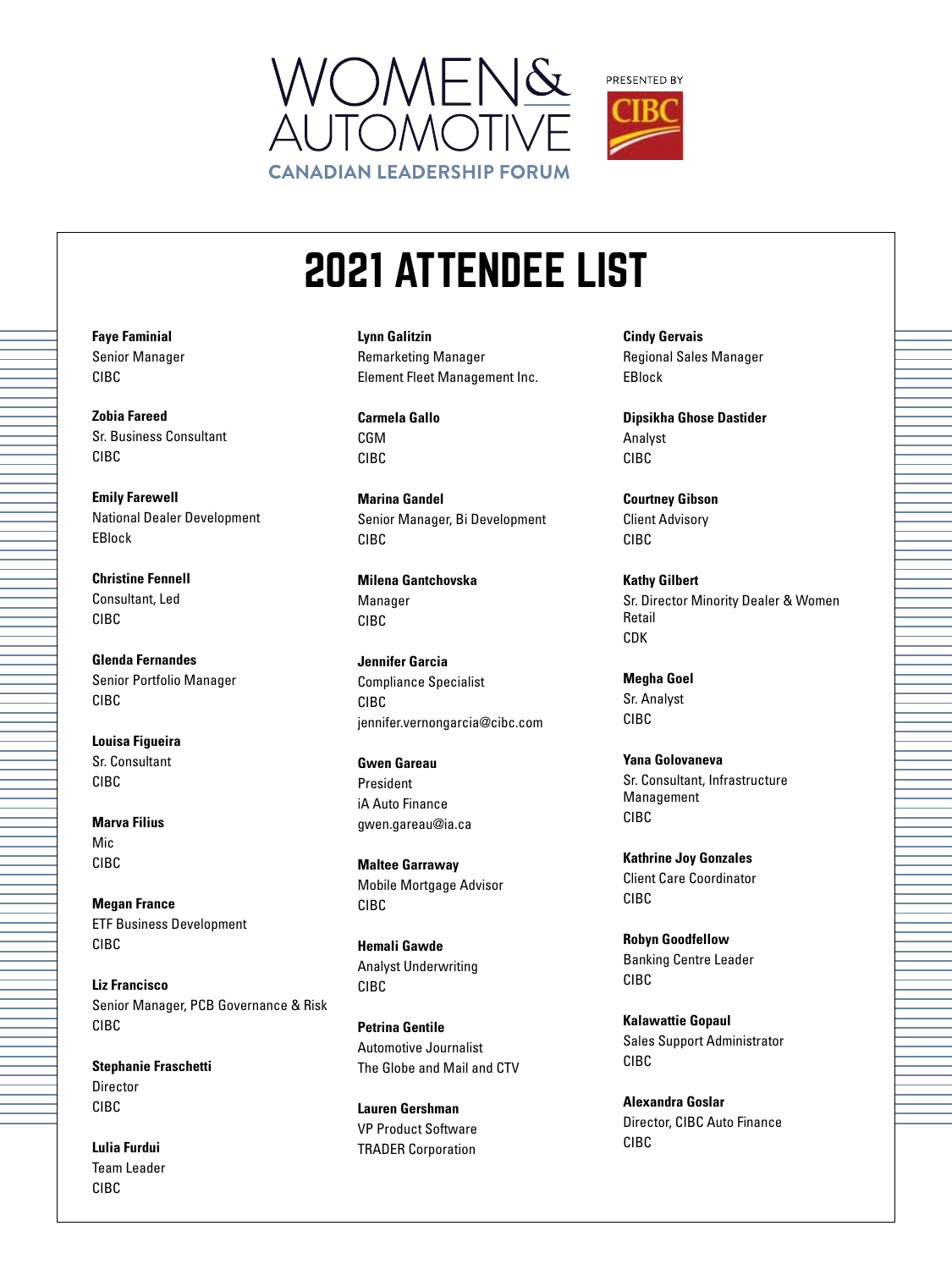



**Cynthia Graham** Financial Services Associate CIBC

**Sornelle Gray** Director of Operations & Training ADESA Canada

**Kathryn Greer** Managing Director CIBC

**Harveer Grewal** Area Sales Manager CIBC

**Manu Grewal** Associate Financial Advisor CIBC

**Kate Grinkina** Consultant, Incentives Strategy Toyota Canada Inc

**Audrey Guan** Application Developer CIBC

**Gina Guercio** Manager, Inside Sales Scotia Dealer Advantage

**Leena Gulati** Senior Manager CIBC

**Nitasha Gupta** Senior Consultant CIBC

**Ritika Gupta** Sr. Manager CIBC

**Nadia Haider** Senior Specialist Business Tech CIBC

**Alyson Hale** Manager, Commercial Banking CIBC

**Jennifer Halleran Dingwall** Director, National Sales & Marketing Scotia Dealer Advantage

**Paul Harder** VP Automotive Finance CIBC

**Diana Harrison** Managing Director CIBC

**Deanna Harvie** Mobile Mortgage Advisor CIBC

**Noel Hatoum** Area Sales Manager CIBC

**Amy Hawkins** National Sales Manager Rifco National Auto Finance Amy.h@rifco.net

**Jesscia Hickey** Associate CIBC

**Lucy Hoang** Analyst CIBC

**Tina Hoang** Executive Director CIBC

**Kayla Hobbs** Financial Advisor CIBC

**Jamie Hodkinson** Consultant, Brand Communications & Experiential Toyota Canada Inc

**Pamela Hoey BSA** CIBC

**Kara Hollister** Regional Sales Manager Scotia Dealer Advantage

**Dessi Hristova** Manager Client Advice CIBC

**Min Huang** Associate CIBC

**Julie Huang** Financial Analyst CIBC

**Claire Huang** QA Lead CIBC

**Per Humle** SVP CIBC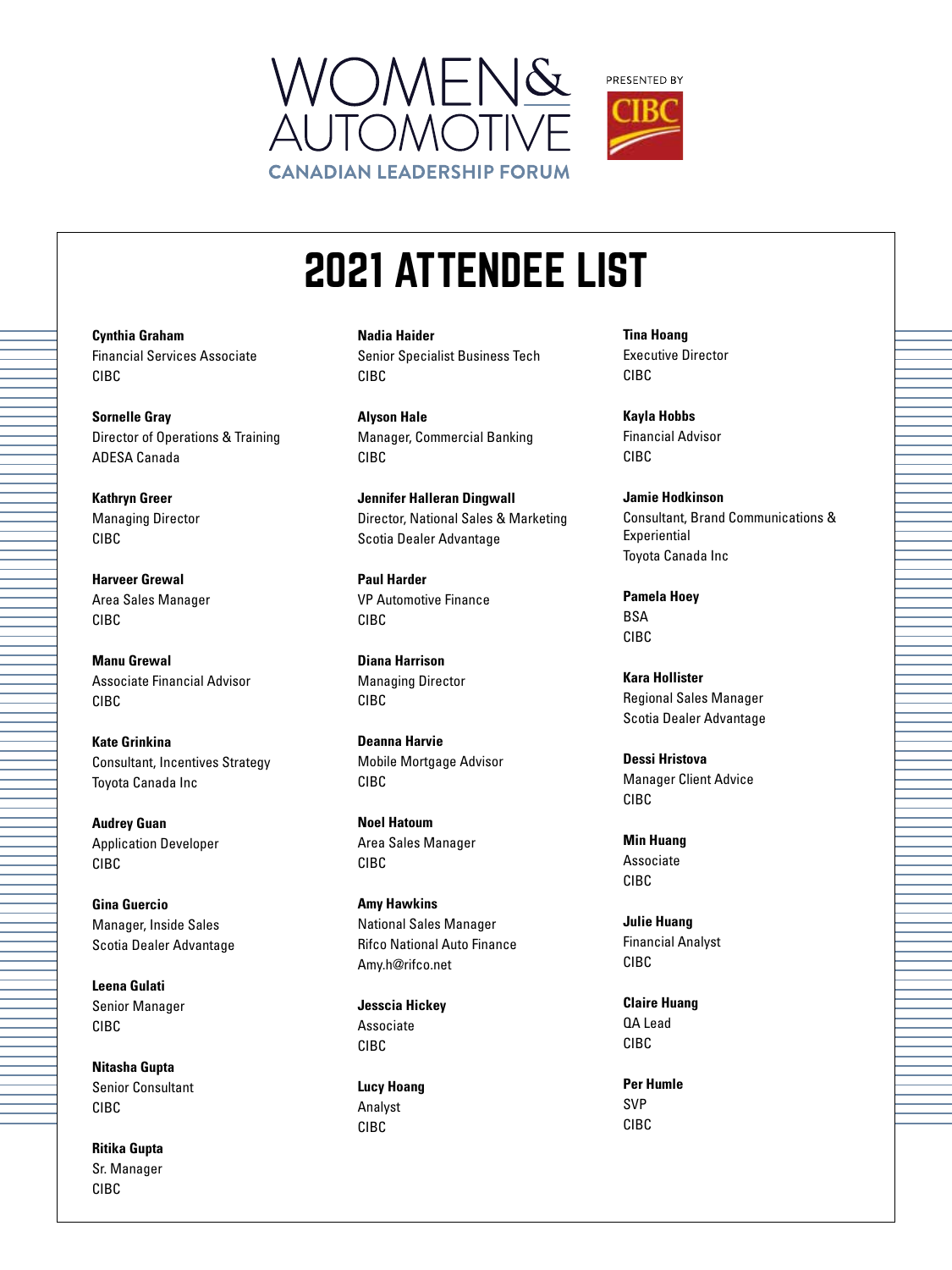



**Charmaine Hunt** CIBC

**Michele Ip** Facilitator LI CIBC

**Tanima Iqbal** Associate Financial Advisor CIBC

**Jennifer Jamieson** Project Coordinator CIBC

**Erika Jamieson** Senior Director CIBC

**Eric Janca** Leader – Lease Maturity And Remarketing SCI Lease Corp

**Prabhjot Jandir** Sr. Project Control Coordinator CIBC

**Catherine Javier** Operation Consultant CIBC

**Sachini Jayawardene** Consultant CIBC

**Genevieve Jesso** Financial Services Representative CIBC

**Shaleni Jey** Manager, Client Advice CIBC

**Ling Jiang** QA Lead CIBC

**Juli Jiang** Senior Consultant CIBC

**Jessica Johnson** Publisher Cherokee Media Group

**Petrina Johnson** Senior Compliance Officer CIBC

**Nat Joseph** Analyst CIBC

**Natalia Jovanovic** Sr. Business Analyst CIBC

**Sabira Kara** Customer Support CIBC

**Shabnam Karimi** FSA CIBC

**Kimberley Kasprzyk** CGM CIBC

**Rosette Kassar** Community General Manager CIBC

**Vanessa Katwaroo-Gledson** Mobile Investment Consultant CIBC

**Sonja Kaun** ASM CIBC

**Manvinder Kaur** Financial Advisor CIBC

**Jasleen Kaur** Product Manager TRADER Corporation

**Logan Keirstead** Director of National Sales Accu-Trade

**Dana Kennedy** Sr. Service Specialist CIBC

**Brenna Kerkkamp** IT Program Coordinator CIBC

**Ida Khalyafutdinova** Senior Consultant, Client Experience & Client Care CIBC

**Madiha Khan** Financial Advisor CIBC

**Vandana Khanna** Sr. FSR CIBC

**Kiran Khehra** Consultant, VPC Kaizen Coordinator - **Montreal** Toyota Canada Inc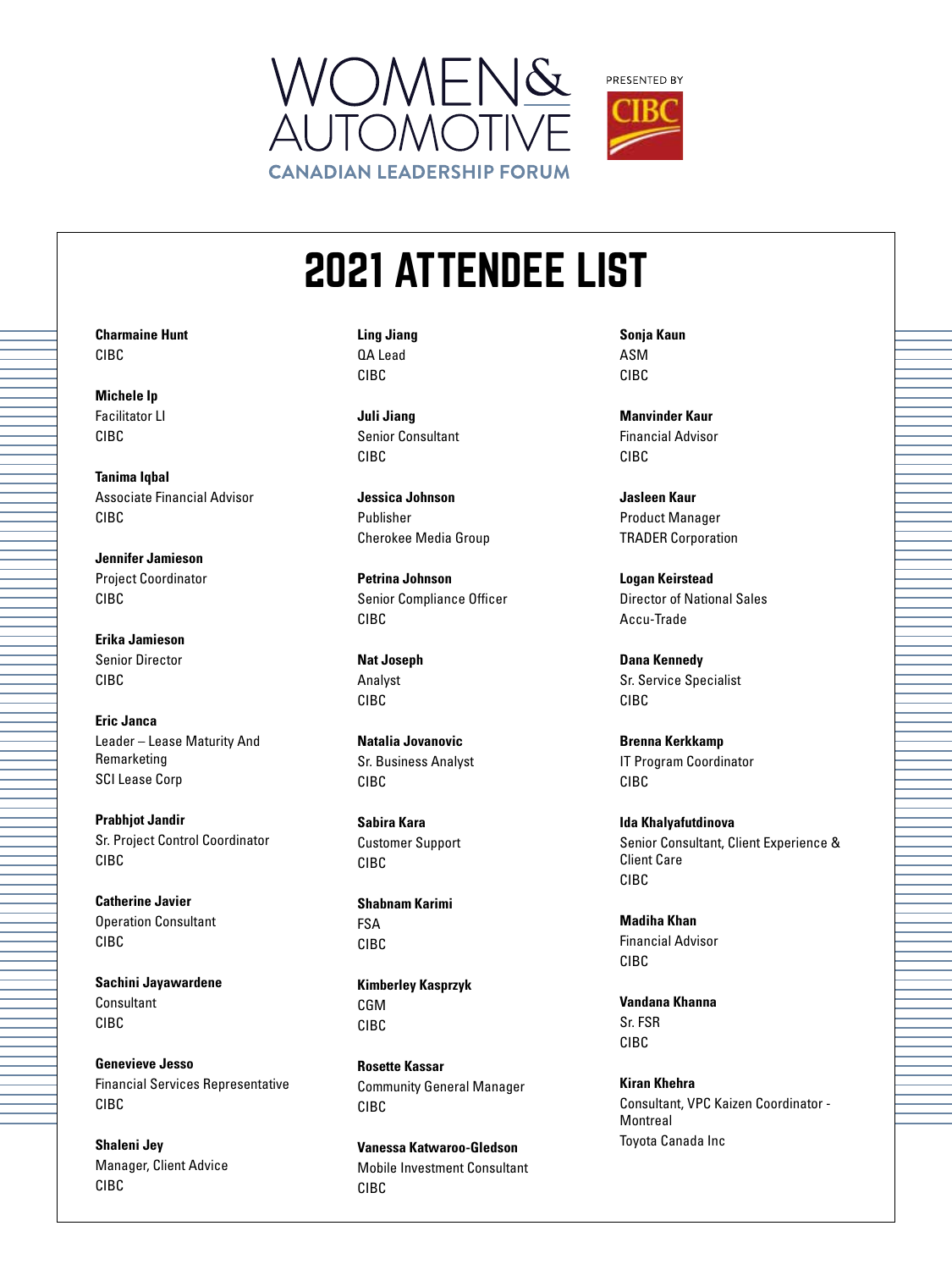



**Tracy Kim** Director, Risk Insights & Reporting CIBC

**Sage Kim** Financial Advisor CIBC

**Marcina Kiosses** Mobile Investment Consultant CIBC marcina.kiosses@cibc.com

**Ramsha Kiran** CIBC

**Bonnie Ko** Area Sales Manager - Lexus Toyota Canada Inc

**Dharma Leela Korada** Project Control Officer CIBC

**Klaris Kovacs** Director Marketing Moto Insight

**Atul Kumar** Senior Manager CIBC

**Ojasvi Kumari** FA CIBC

**Ting Kuo** Mobile Investment Specialist CIBC

**Sue Kurnik** Sr. Director, HR Commercial-Wealth Management CIBC

**Maria Lagrandeur** Director CIBC

**Kathryn Lagroix** Executive Director CIBC

**Marlon Laidley** Manager MMR CIBC

**Marlon Laidley** Manager MMR CIBC

**Sarbjit Lall** FA CIBC

**Tiffany Lam** Consultant, Logistics Toyota Canada Inc

**Rick Lamb** General Manager - Production Control - Toyota CIBC

**Stephanie Lamb** SR. Product Manager, CIBC Auto Finance CIBC

**Maria Lambrinos** Community General Manager CIBC

**Eni Lamllari** Director CIBC

**Amanda Lampart** Regional Administrator, Ontario CIBC

**Sherisse Lampman** Retail Sales Manager Scotia Dealer Advantage

**Alicia Landeau** Precious Metals Agent CIBC

**Lauren Lang** Sr. Financial Analyst CIBC lauren.lang@cibc.com

**Debbie Larkner** Associate Managing Director, Loan Ops Manager CIBC

**Maude Larose** Client Associate CIBC

**Natasha Larsen** Marketing Manager Southview Acura

**Kim Latam** Financial Services Manager Performance Consultant Lally Auto Group

**Briar Latam** Managing Director FlexDealer.com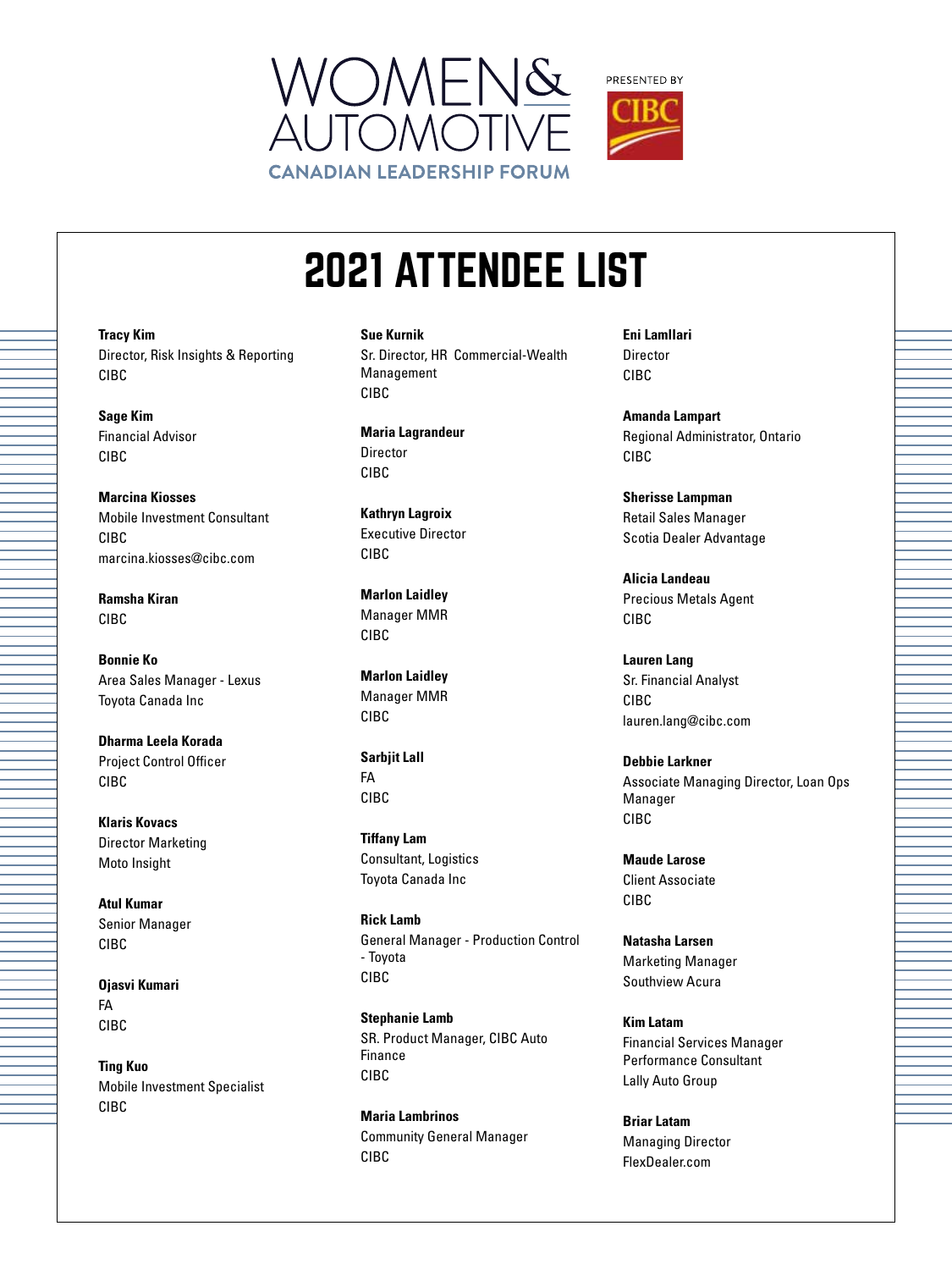



**Salma Latuke** Sr. IT Project Coordinator

**Agatha Lau** Analyst CIBC

CIBC

**Lilian Lau** VP Marketing TRADER Corporation

**Stacey Laughington** Community General Manager CIBC

**Terrilyn Lawson** EBlock

**Shelby Lee** Associate CIBC

**Haeri Lee** Sr. Digital Marketing Manager TRADER Corporation

**Bayley Lewis** Customer Success Manager CIBC

**Nicole Lewis** Financial Advisor, Business CIBC

**Sebastian Li** Director CIBC

**Vivian Li** Financial Service Associate CIBC

**Crystal Li** Mortgage Advisor Assistant CIBC

**Emma Li** Senior Analyst CIBC

**Alessia Lia** Director, Customer Service And Recovery Carma Auto Finance

**Ana Paula Lima** Business Insights Analyst CIBC

**Christina Lin** Area Sales Manager – Team Lead Toyota Canada Inc

**Joanne Lin** Manager, Commercial Banking CIBC

**Sandy Liu** Big Data Development Consultant CIBC

**Fiona Liu** Business Analyst CIBC

**Ruitong Liu** Senior Client Service Representative CIBC

**Solvia Lo** Business Systems Consultant CIBC

**Isabel Lopes** Senior Manager CIBC

**Karla Lopez** Financial Advisor - Business CIBC

**Allison Luyks** Director, Channel Optimization CIBC

**Quin Ma** Director Total Rewards CIBC

**Xiao Ma** Senior Manager CIBC

**Angie Macquarrie** BCL CIBC

**Dube Madeleine** Online Sales Consultant TRADER Corporation

**Kaveri Mahajan** Sr. Manager CIBC

**Diana Mahdessian** Director CIBC

**Eileen Mancini** Investment Advisor CIBC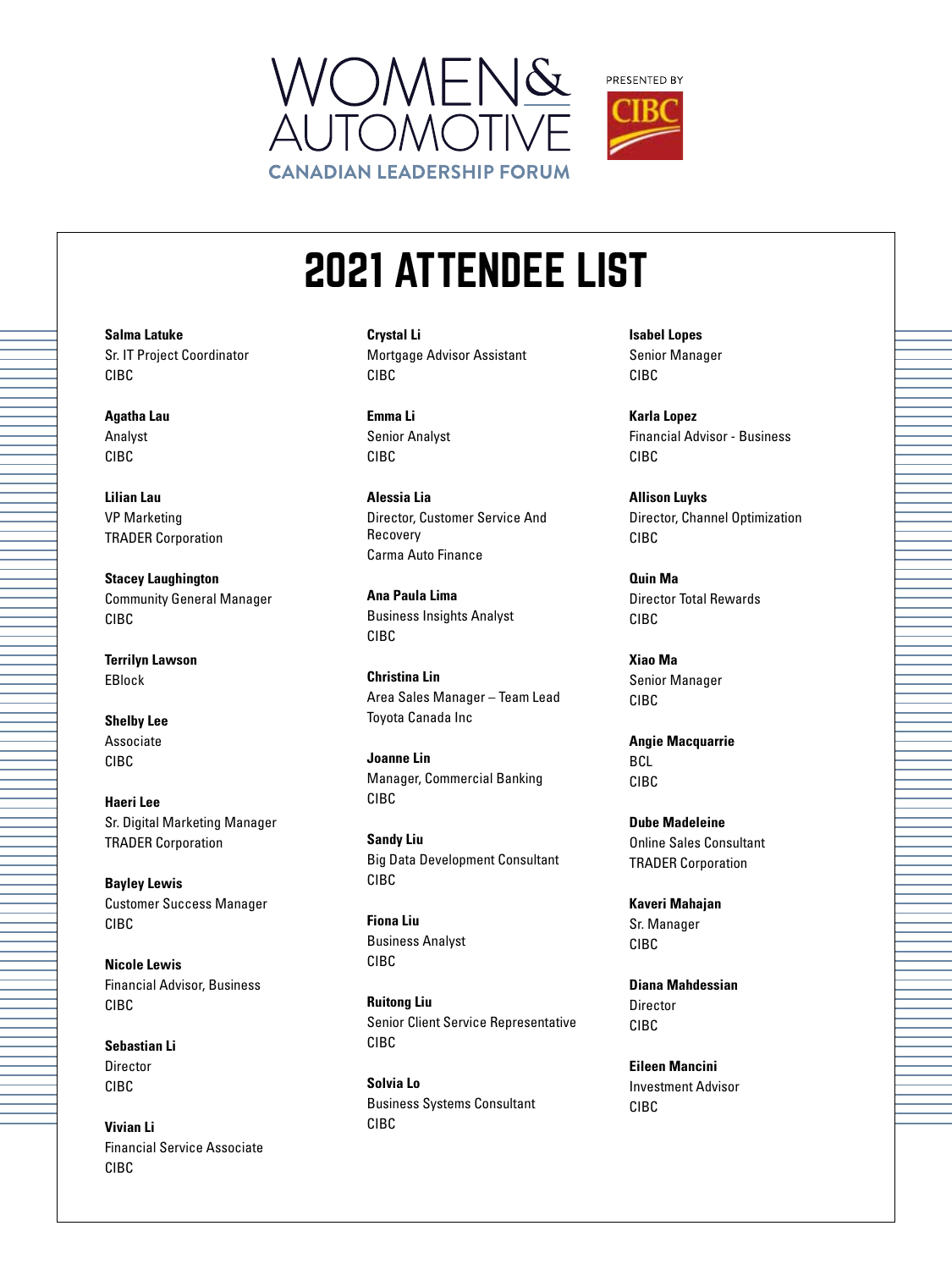



**Salimah Manji** Consultant, Analytics Education & Partnership Management CIBC

**Simran Mann** Jr Coordinator, Packaging, Supply Chain Management, PC

**Catherine Manten** Corporate Controller Kaizen Automotive

**Josée Marin** Senior District Sales Manager Hyundai Auto Canada Corp.

**Allison Martin** Credit Risk Manager CIBC

**Cecilia Marungo** Closing Analyst CIBC

**Lisa Mcarthur** Events Planner CIBC

**Jenn Mccarthy** National Manager, Public Relations Hyundai Auto Canada Corp.

**Bhreagh Mcculloch** Senior Manager CIBC

**Tyler Mcfadden** MIC CIBC

**Colleen Mckay** EBlock

**Shelby Mckay** Financial Services Representative CIBC

**Deborah Mckeague** Senior Manager CIBC

**Alyssa Mckeown** General Manager Kitchener Hyundai

**Jessica Mckeown** Investment Advisor CIBC

**Melinda Mclaren** General Manager North Battleford Hyundai

**Carel Medawar** CIBC

**Mary Mejia** Service Advisor SOUTHVIEW ACURA

**Elizabeth Melinda** Financial Analyst CIBC

**Karen Mendes** Business Analyst CIBC

**Sana Merchant** Sr. Manager CIBC

**Kirk Merrett** Director, HR & Administration Hyundai Auto Canada Corp

**Ashley Middleton** Account Director

**Joanne Millar** Senior Director CIBC

**Sandra Milner-Docking** VP CIBC

**Joanna Milroy** Sr. Director Sponsorship CIBC

**Rachel Minicucci** Consultant, Digital Sales Strategy CIBC

**Katherine Mior** Senior HR Generalist Hyundai Canada

**Justine Mirsky-Blank** Events & Marketing Manager Cherokee Media Group

**Karen Miske** Director, Client Strategy CIBC

**Ayesha Modgil** Manager CIBC

**Parmida Modiri** Director, Strategic Initiatives & Planning CIBC

**Kathy Moghadam** Consultant CIBC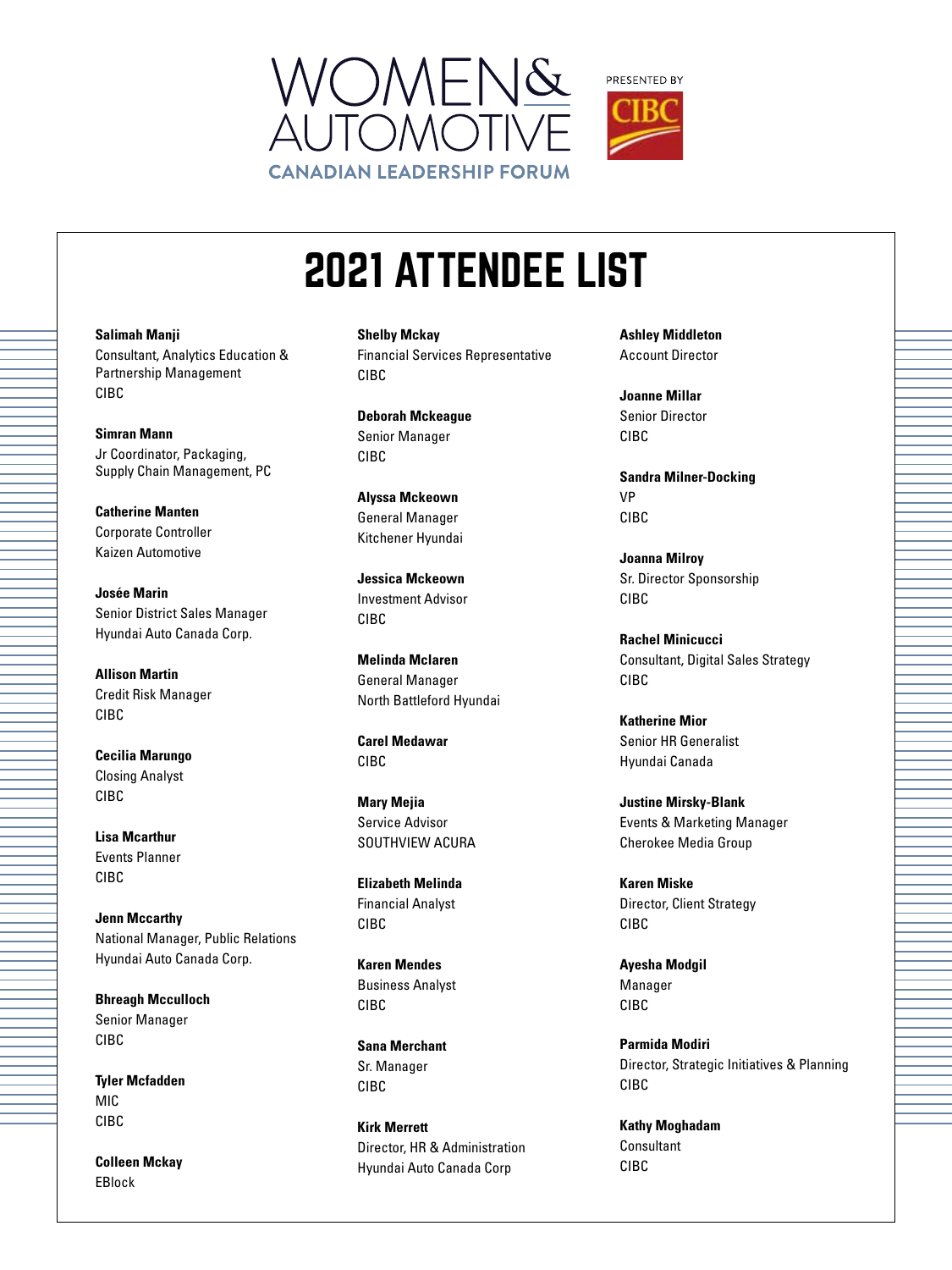



**Nikita Mohan** Talent Acquisition, Strategic Sourcing Partner CIBC

**Susana Molinolo** Senior Digital Specialist CIBC

**Sharon Monem** Business Consultant CIBC

**Cordella Montoute** Business Analyst CIBC

**Samantha Moscato** AFA CIBC

**Dawn Mugavero** Director, HR Toyota Canada Inc

**Pawan Multani** Mobile Investment Consultant CIBC

**Margaret Munemwa** Associate CIBC

**Karen Munro** Executive Assistant CIBC

**Jennifer Munro** Manager Advisory Support CIBC

**Dee Murphy** Digital Desking Manager AutoVerify

**Priya Nagarkar** Application Developer CIBC

**Indrani Naidoo** Manager CIBC

**Stacey Najman** Manager, Toyota Retail Marketing Toyota Canada Inc

**Florence Nanteza** Onboarding Manager CIBC

**Diana Napoli** Consultant, Operational Risk CIBC

**Prajakta Narkar** Senior Financial Analyst CIBC

**Sushma Narwade** AR

**Meghna Nayar** AEM Authoring Manager CIBC

**Georgette Nelson** Communications Consultant CIBC **Milena Nenadic** Sr. Consultant CIBC

**Simona Nicolescu** Senior Financial Advisor CIBC

**Veselka Nikolova** Director, Edrmo CIBC

**Kelly Noren** VP, Marketing & PR

**Elena Norton** Director, Finance CIBC

**Ata Nourozifar** Dealer Development Manager Hyundai Canada

**Stacy Nunes** Sr. Analyst CIBC

**Jeannie Oates** Team Lead - Remarketing SCI Lease Corp

**Caroline Obee** Senior Trust & Estate Consultant CIBC

**Liisa Oja** Director Portfolio Management CIBC

**Saloua Okbih** Project Manager CIBC

**Eby Okoduwa** Sr. Manager CIBC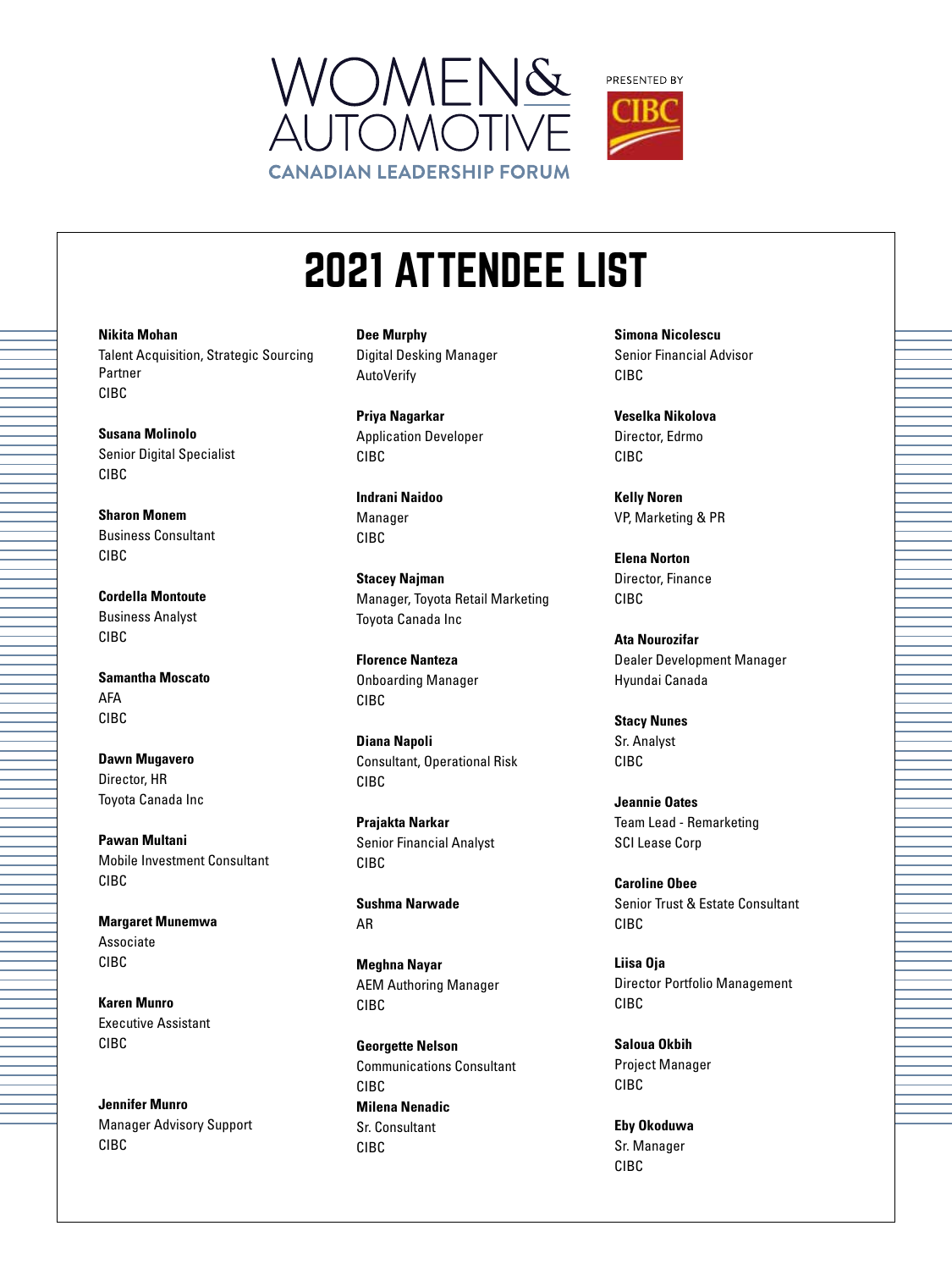



**Kome Omoruyi** Senior IT Project Coordinator CIBC

**Julie Osmanovski** Senior Manager CIBC

**Alina Owsianik** Director Talent Acquisition CIBC

**Maria Paez** Office Manager CIBC

**John Paonessa** Vice President, Remarketing Solutions GM Financial Canada Leasing Ltd

**Sherra Papaioannou** Dist Manager ACC & CIBC Manitoba CIBC

**Anny Pare** Sales Executive, Women Retail CDK Global

**Jotika Parkhi** IT Project Manager CIBC **Naimisha Patel** Mortgage Advisor CIBC

**Asmita Patil** Sr. Network Engr CIBC

**Lara Perisic** Application Support CIBC

**Christine Petsinis** Associate CIBC

**Leah Phoxay** Director CIBC

**Anna Piotrtrowska-Mosher** FA CIBC

**Beth Posno** Senior Director, Partnerships CIBC

**Lisa Prestidge** Auction Manager Element Fleet Management Inc. (Canada)

**Tonya Prykhodko** Executive Director CIBC

**Mesba Qasim** Area Sales Manager CIBC

**Natasha Quan** Senior Vendor Relationship Manager CIBC

**Jo Ann Racelis** Senior Consultant CIBC

**Tammy Ramalho** Senior Learning Coordinator CIBC

**Tenesha Ramcharran** Banking Centre Leader CIBC

**Snitha Ramesh Babu** Mortgage Renewal Specialist CIBC

**Sharshini Rasanayagam** CIBC

**Pritish Raval** Sr. Manager CIBC

**Rosani Ravindranathan** Associate CIBC

**Bushra Razvi** Manager CIBC

**Erynn Real** Regional Sales Manager - Ontario GM Financial

**Stephanie Reis Consultant** CIBC

**Brittany Reis** Marketing Communications Specialist CIBC

**Loreal Rhoades** Senior Manager CIBC

**Kaelyn Rice** Parts Distribution Centre – Operations Leader Toyota Canada Inc

**Diana Ricketts** VP, Strategic Partnerships LGM Financial Services Inc.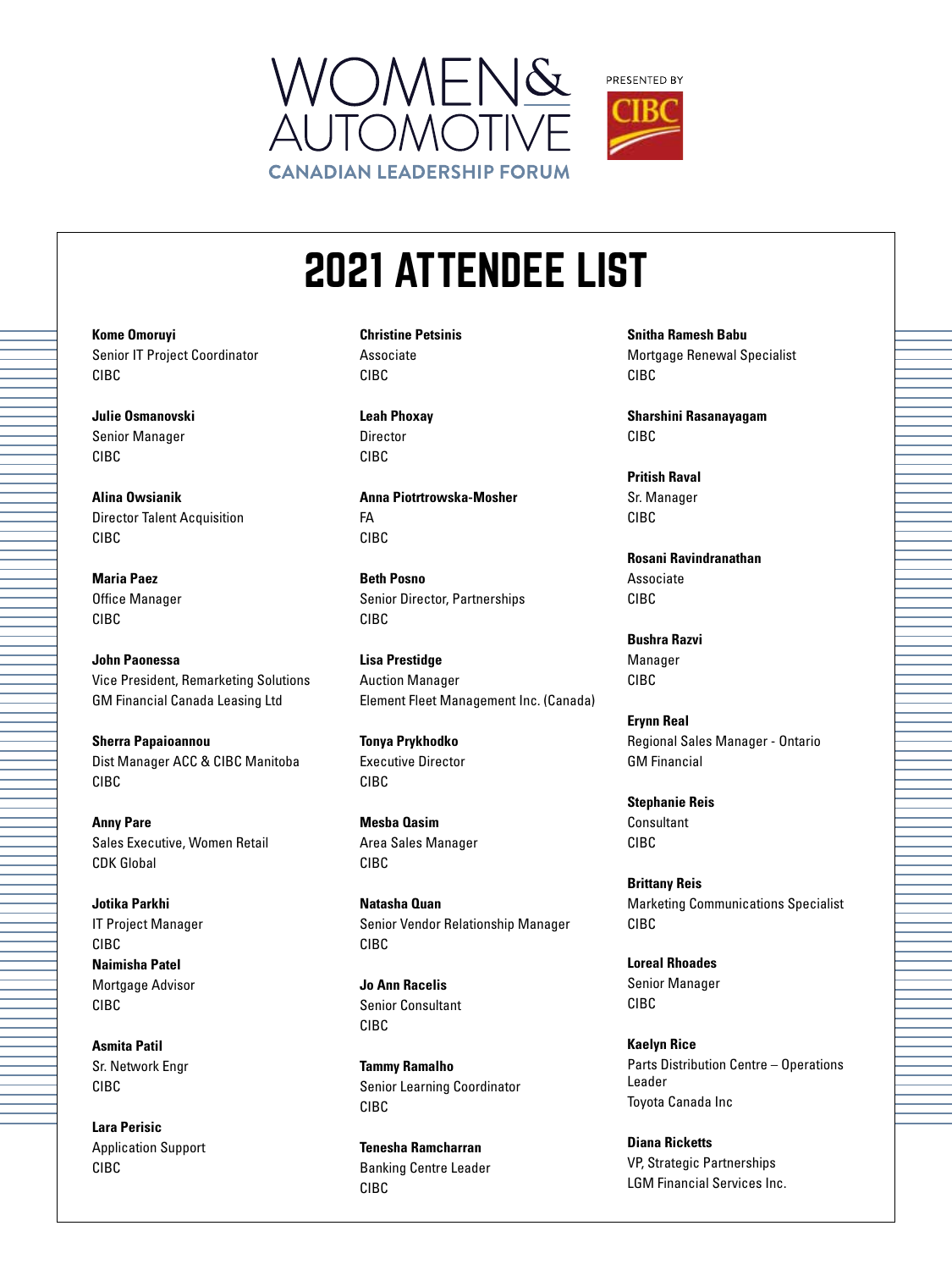



**Rupinder Sandhu** Senior Business System Analyst CIBC

**Daljit Sangha** FA CIBC

**Marine Santiago** Account Director

**Gail Sargeant** Senior Manager - Access Quality & Control Management CIBC

**Shaliny Satchi** Case Manager CIBC

**Ruby Sauceda** Operations Processor IV CIBC

**Jessika Sawyer** CIBC

**Dana Scholwinski** West Coast Remarketing Manager Element Fleet Management

**Kathleen Scott** Analyst CIBC

**Serena Sekhon** Regional Senior Director CIBC

**Neha Sethi** Financial Consultant CIBC

**Wilma Sevilleja** Senior Agency Associate CIBC

**Megan Shanks** Business Management Consultant CIBC

**Sheetal Sharda** Senior Financial Representative CIBC

**Sandeep Sharma** Investment Consultant CIBC

**Geeta Sharma** Manager , AML Analytics CIBC

**Manisha Sharma** On Boarding Specialist CIBC

**Suhani Sharma** Sr. Product Planner Hyundai Canada

**Surabhi Sharma** Supplier Risk Management Consultant CIBC

**Gail Shaw** Mobile Investment Consultant CIBC

**May Sheng** Lending and Insurance Specialist CIBC

**Anqi Shi** FSR CIBC

**Lesley Riedstra** Senior Director CIBC

**Petra Riemer** Senior Coordinator CIBC

**John Rizzuto** Sr. Manager AO-DCCT CIBC

**Tim Robbins** Market VP CIBC

**Jennifer Robertson** Senior Financial Consultant CIBC

**Alexa Rodney** Communications Consultant CIBC

**Melissa Roth** CIBC

**Oksana Rudyak** Executive Assistant CIBC

**Aleeya Salim** Administrative Assistant CIBC

**Simrit Sandhu** CGM CIBC

**Nripjeet Singh Sandhu** Data Consultant CIBC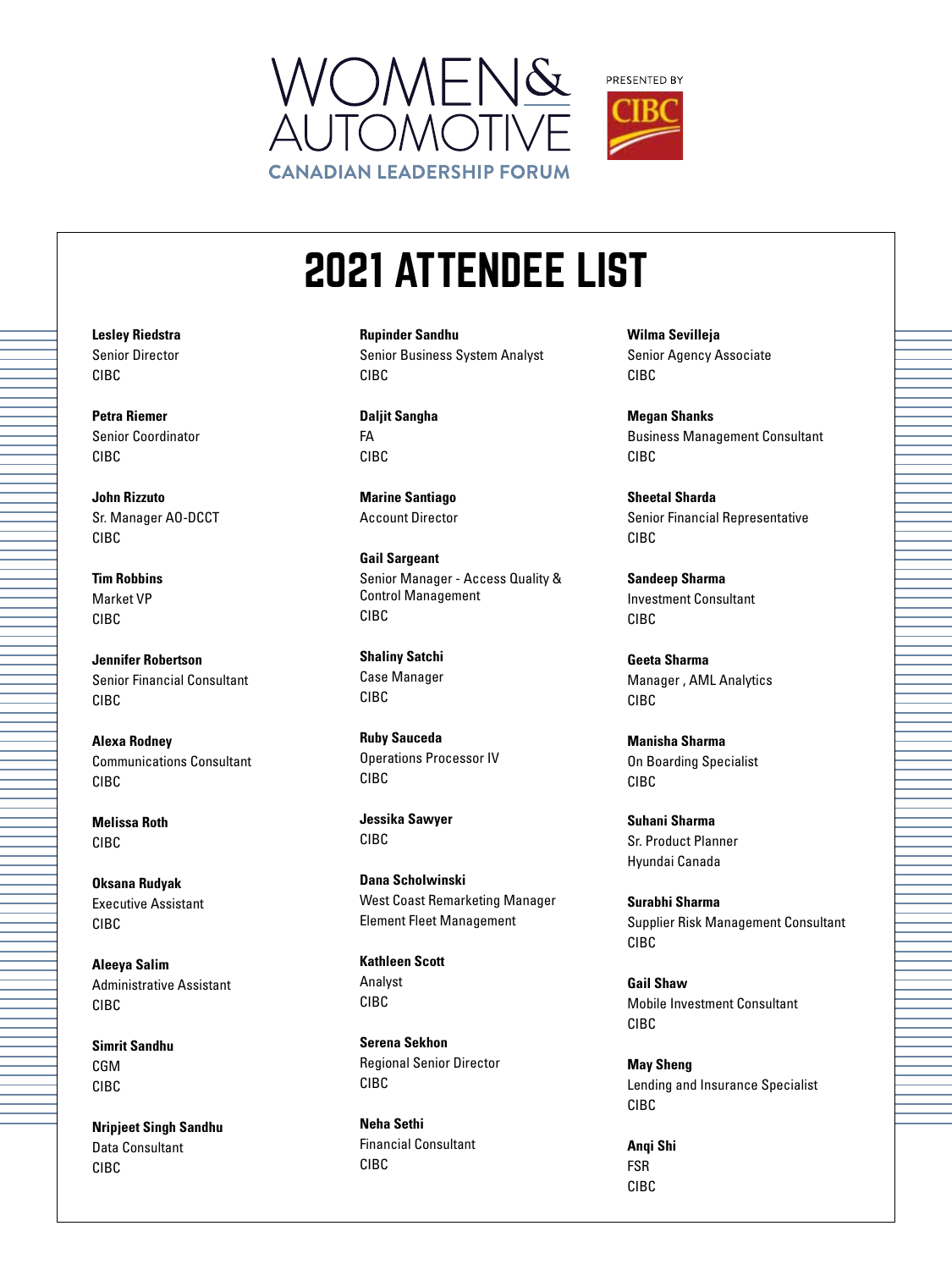



**Hetal Soneji** Operations Transformation Consultant CIBC

**Hema Sood** CGM CIBC

**Ruhi Sood** Senior Relationship Manager CIBC

**Laura Soria** Senior Director CIBC

**Raeanne Souliere** Commercial Banking Associate CIBC

**David Sparkes** Director CIBC

**Anne Spence** Senior Brand Consultant CIBC

**Lina Spencer** Business Analyst CIBC

**Rossella Sperini** Sr. Mgr Contact Centre Quality & Business Support CIBC

**Kathleen Sputore** Senior Manager, Technology Training CIBC

**Monique St. Laurent** Senior Director, Internal Audit CIBC

**Jessica Stahls MCA** CIBC

**Diana Stevens** Application Consultant CIBC

**Lorraine Stoddard** MA CIBC

**Maria Stojic** Project Control Office CIBC

**Chalini Sukumaran** Application Support Manager CIBC

**Aymie Sullivan** VP, Credit Operations CIBC

**Ferdausi Sultana** Financial Service Associate CIBC

**Julie Suminski** Head of US Corporate Events CIBC

**Raven Sun** Sr. FA CIBC

**Coral Swaby** EA CIBC

**Alyssa Shi** Sr. PM CIBC

**Megha Shingada** Financial Analyst CIBC

**Mila Shumilina** Experiencial Marketing Specialist Trader Corporation

**Henna Siddiqi** Sr. Financial Analyst CIBC

**Harpreet Singh** Sr. Manager, Manufacturer Partnerships Scotiabank

**Brandon Singh** Sr. Product Manager CIBC

**Shreya Sinha** Sr. Consultant, Analytics & Insights CIBC

**Leslie Smith** Inside Sales Rep. EBlock

**Juie Smith** Manager Remarketing Logistics Element Fleet Management

**Christina Smith** Senior Marketing Manager CIBC

**Marilyn Snyder** Sr. Manager CIBC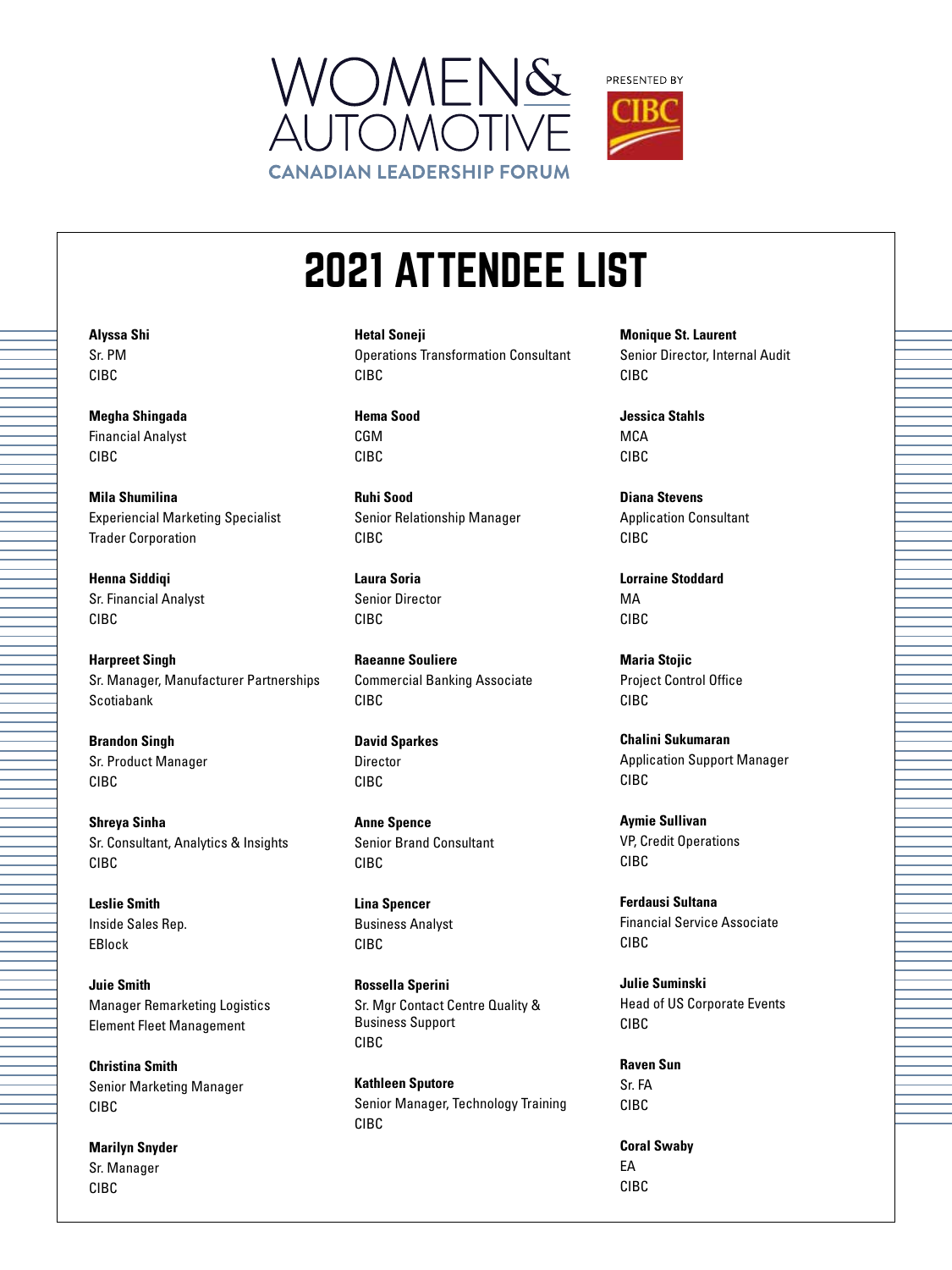



**Sandi Sweet** Area Sales Manager – Toronto/GTA Scotia Dealer Advantage

**Nuzhat Syeda** Mgr. Reporting & Regulatory Affairs, Internal Audit CIBC

**Judy-Lyn Sylvester** Financial Service Associate CIBC

**Colleen Szeto** Market VP CIBC

**Sonya Sze-To** Asst. GM, Risk Management CIBC

**Adriana Szlachtycz** Sr. Business Consultant CIBC

**Lisa Szutu** Business Consultant CIBC

**Angelo Tekeoglou** Director, Finance CIBC

**Sevan Terzian** Area Sales Manager CIBC

**Angie Terzic** General Manager Maple Hyundai / Genesis Maple **Lindsay Theobald** Senior Manager, Commercial Banking CIBC

**Brooke Thibodeaus** West Coast Remarketing Manager Element Fleet Management

**Shelley Thompson** Mobile Investment Consultant CIBC

**Geetika Tiwari** Director CIBC

**Diana Tokatlidis** Sr. Consultant CIBC

**Kim Toms** General Manager CIBC

**Anne Therese Toutant** Director National Business Development CIBC

**Susie Tozzo** Senior Manager CIBC

**Jenny Tran** SFSR CIBC

**Melissa Tuttosi** General Manager CIBC

**Pamela Varano** Learning & Development Consultant CIBC

**Denise Veiga** Training Consultant CIBC

**Sumiti Verma** Financial Service Representative CIBC

**Krishna Vivek** Sr.Technical PM CIBC

**Tram Vo** Managing Director, Talent Development CIBC

**Nancy Vromman** Remarketing Consultant Element Fleet Management Inc. (Canada)

**Mark Wagner** BA CIBC

**Oldos Wagner** Sr. HRBP CIBC

**Lisa Wang** Senior Manager, Marketing Planning CIBC

**Alice Y Wang** Sr. Consultant CIBC

**Sonia Waring** Manager, Commercial Banking CIBC

**Brie Weber** VP of Operations & Team Manager Weber's Auto Care/The Car Lady Canada